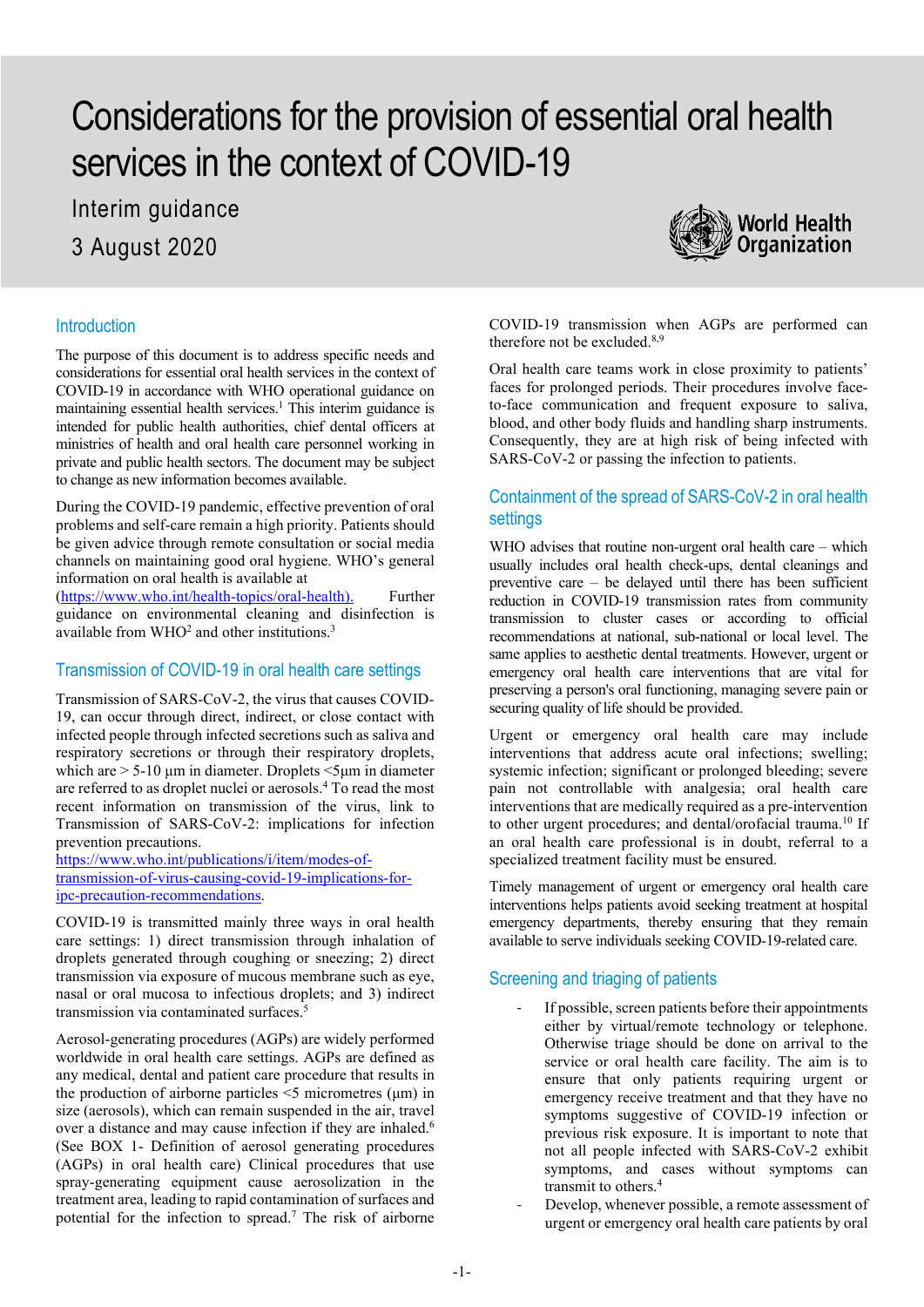#### Considerations for the provision of essential oral health services in the context of COVID-19: Interim guidance

health care personnel based on the "3As": Advise; Analgesics: Antibiotics (where appropriate). $11$ 

If urgent or emergency oral health care is medically necessary for a patient who has, or is suspected of having, COVID-19, the patient should be referred to specialized oral health care services with appropriate measures in place to separate possible COVID-19 cases from other patients. Where appropriate, urgent or emergency oral health care interventions may also be provided on a home visit by a dedicated oral health care team applying strict infection prevention and control measures as locally prescribed.

# Infection prevention and control pre-treatment in oral health care settings

- Staff performing triage on site should maintain physical distancing of at least 1 metre. Ideally a glass or plastic screen should be built to create a barrier between staff performing triage and patients. In places where community transmission is occurring, staff performing triage should wear a medical mask throughout the shift.<sup>12</sup>
- All oral health care personnel should continuously wear a medical mask during their routine activities throughout the entire shift, apart from times when they are eating or drinking. They should change their masks after caring for a patient who requires droplet or contact precautions for other reasons.12
- In the context of severe medical mask shortage, face shields may be considered as an alternative. The use of non-medical or cloth masks as an alternative to medical masks is not considered appropriate for protection of health workers based on available evidence. 13
- Prior to treatment, all oral health care personnel undertaking or assisting in the procedure should perform hand hygiene according to the WHO's "5 Moments" recommendations, $14,15$  preferably using an alcohol-based (60-80% alcohol) hand rub (ABHR) product if hands are not visibly dirty or soap and water when hands are visibly dirty. Hand should be dried with disposable paper towels.
- Patients should also be requested to practice hand hygiene on arrival and throughout the visit.
- On arrival to the oral health care facility and until the moment of oral health care, patients are encouraged to use medical or non-medical masks. 12
- Space scheduled appointments to reduce the numbers of patients in the waiting room so that patients can maintain physical distancing of at least  $1$  metre.<sup>12</sup>
- Patients should be unaccompanied unless they require assistance. Patients and anyone accompanying them should provide their contact details.
- Put up posters and make flyers available around the oral health service and the waiting room to remind staff, patients and accompanying persons to 1) regularly use ABHR or wash their hands and 2) to sneeze or cough into the elbow or use a tissue and dispose of the tissue immediately in a bin, preferably one with a lid.

Only admit the patient and the staff required to provide care to the treatment area.

## Ventilation in oral health care settings

- Adequate ventilation in oral health care facilities reduces the risk of transmission in closed settings. According to the type of ventilation available (mechanical or natural), increase ventilation and airflow (door closed, adequate exhaust ventilation, negative pressure or mechanically ventilated equivalent air exchange capacity in room where possible - an average of 6-12 air exchanges per hour).<sup>16</sup>
- Avoid the use of split air conditioning or other types of recirculation devices and consider installation of filtration systems. The following approaches can be considered: installation of exhaust fans; installation of whirlybirds (e.g. whirligigs, wind turbines) or installation of high-efficiency particulate air (HEPA) filters.16
- Any modifications to oral health care facility ventilation need to be made carefully, taking into consideration the cost, design, maintenance and potential impact on the airflow in other parts of the facility.

# Protection of oral health care personnel and patients during treatment

- De-clutter all work surfaces in the treatment area. Set out only the instruments and other materials that are indispensable for the procedure to be performed.
- Ensure that oral health care personnel undertaking or assisting in the procedure strictly adhere to hand hygiene protocol according to the WHO's "5 Moments" recommendations.<sup>15</sup>
- Ensure that oral health care personnel are trained to use appropriate Personal Protective Equipment (PPE), following a risk assessment and standard precautions: gloves; fluid resistant disposable gown, eye protection (face shield that covers the front and sides of the face or goggles) and a medical mask. A fit tested N95 or FFP2 respirator (or higher) is recommended when AGPs are performed.13
- Ensure that all oral health care personnel undertaking or assisting in the procedure are trained and understand how to properly put on, use, and remove PPE to prevent self-contamination.<sup>17</sup>
- Ask the patient to rinse mouth with 1% hydrogen peroxide or 0.2% povidone iodine for 20 seconds prior to examination or starting any procedure for the purpose of reducing the salivary load of oral microbes, including SARS-CoV-2.5
- In settings with widespread community transmission during the COVID-19 pandemic, an essential oral health service concept<sup>18</sup> is warranted. Oral health care involving AGPs should be avoided or minimized, and minimally invasive procedures using hand instruments should be prioritized.19 Preexamination antiseptic mouth rinse is essential, and visual/tactile examination should be performed,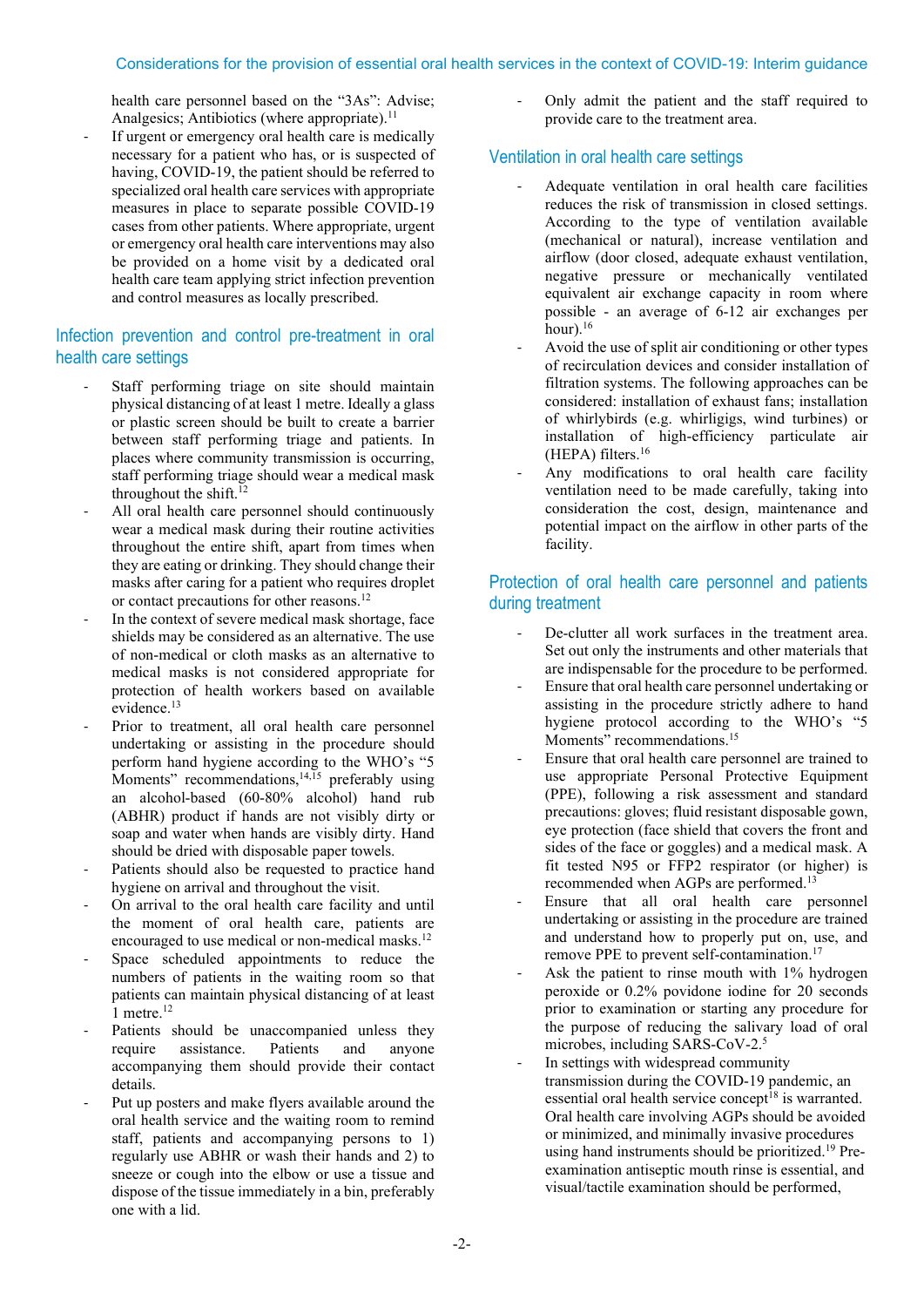## Considerations for the provision of essential oral health services in the context of COVID-19: Interim guidance

without intraoral x-ray. The following approaches to treatment are recommended:

- o Acute pain/swelling/abscess due to oral infection or fractured teeth: local anaesthesia, incision/drainage, antibiotic therapy, pulp devitalization of deep and open carious lesions or direct access in carious broken tooth with hand excavation and dressing, (non-surgical) tooth extraction (treatment adapted to diagnosis)
- o Acute pain or bleeding due to acute periodontitis: local anaesthesia, hand scaling and cleaning, antibiotic therapy, antiseptic mouth rinse
- o Broken denture: simple intraoral repair (relining) or laboratory repair after appropriate disinfection of prosthetic appliance
- o Broken orthodontic appliances: removal or fixation of broken orthodontic appliances that hurt/cause irritation
- o Extensive dental caries or defective restorations causing pain: manage with non-invasive restorative techniques as appropriate such as Silver-Diamine-Fluoride (SDF) application, or glass-ionomer application
- When AGP cannot be avoided, ensure assistance during procedures (four-handed dentistry), the use of high-speed suction and of a rubber dam, when possible, as well as the use of appropriate PPE – including a fit tested N95 or FFP2 respirator, or higher.<sup>8</sup>
- To further help prevent the possibility of airborne transmission in the presence of AGPs, ensure adequate ventilation in all patient-care areas.<sup>16,20</sup>
- Avoid the use of the spittoon. It is preferable to instruct the patient to spit into a disposable cup or use high-speed suction.
- Avoid re-call visits by prioritizing single visit procedures.

#### Cleaning and disinfection procedures in between patients

- Carry out one cycle of standard cleaning and disinfection according to the standard operating procedures (SOP) of the entire treatment area (environmental surfaces) after every patient in the context of COVID-19.2
- Ensure that high touch surfaces such as door handles, chairs, phones and reception desks are regularly cleaned by brushing or scrubbing with a detergent to remove and reduce organic matter before disinfection.
- Many disinfectants are active against enveloped viruses, such as the COVID-19 virus. WHO recommends using:
	- − 70% ethyl alcohol to disinfect small surface areas and equipment between uses, such as reusable dedicated equipment or those that do not tolerate chlorine.
	- − Sodium hypochlorite at 0.1% (1000 ppm) for disinfecting surfaces and 0.5% (5000 ppm) for disinfection of large blood or bodily fluids spills in health-care facilities.
- − Chlorine solutions should be freshly prepared every day. If this is not possible and the chlorine solution must be used for several days, they should be tested daily to ensure that the chlorine concentration is maintained. 2
- All patient-care items (dental instruments, devices, and equipment) must be sterilized or otherwise subjected to high-level disinfection according to Spaulding's criteria or the manufacturer's<br>instructions for times and temperatures temperatures recommended.21,22
- Staff performing cleaning and disinfection should wear appropriate PPE.
- Discard respirators, surgical masks, gowns and gloves after every patient. Re-usable eye protection and face shields must be cleaned and disinfected prior to re-use. There are no standard or evidencebased methods for reprocessing masks or respirators. Reprocessing should be only considered when there is a critical PPE shortage.13
- Manage health care waste following best practices, routine policies and procedures. About 15% of health care waste produced during patient oral health care is regarded as hazardous, can pose health and environmental risks and should be collected safely in clearly marked lined containers and sharp safe boxes.23

#### **BOX 1:**

#### **Definition of aerosol generating procedures (AGPs) in**

**oral health care:** All clinical procedures that use spraygenerating equipment such as three-way air/water spray, dental cleaning with ultrasonic scaler and polishing; periodontal treatment with ultrasonic scaler; any kind of dental preparation with high or low-speed hand-pieces; direct and indirect restoration and polishing; definitive cementation of crown or bridge; mechanical endodontic treatment; surgical tooth extraction and implant placement.

## Additional sources of information

- The General Dental Council, UK. COVID-19 latest information[. https://www.gdc-uk.org/information](https://www.gdc-uk.org/information-standards-guidance/covid-19/covid-19-latest-information)[standards-guidance/covid-19/covid-19-latest](https://www.gdc-uk.org/information-standards-guidance/covid-19/covid-19-latest-information)[information](https://www.gdc-uk.org/information-standards-guidance/covid-19/covid-19-latest-information)
- Cochrane Oral Health Group. COVID-19 (coronavirus): resources for the oral and dental care team. [https://oralhealth.cochrane.org/news/covid-19](https://oralhealth.cochrane.org/news/covid-19-coronavirus-resources-oral-and-dental-care-team) [coronavirus-resources-oral-and-dental-care-team](https://oralhealth.cochrane.org/news/covid-19-coronavirus-resources-oral-and-dental-care-team)
- Centers for Disease Control and Prevention (CDC). Framework for healthcare systems providing non-COVID-19 clinical care during the COVID-19 pandemic (Updated 30 June 2020). [https://www.cdc.gov/coronavirus/2019](https://www.cdc.gov/coronavirus/2019-ncov/hcp/framework-non-COVID-care.html) [ncov/hcp/framework-non-COVID-care.html](https://www.cdc.gov/coronavirus/2019-ncov/hcp/framework-non-COVID-care.html)
- Ministry of Health, New Zealand. Guidelines for oral health services at COVID-19 Alert Level 2. [https://www.dcnz.org.nz/assets/Uploads/COVID/Guidel](https://www.dcnz.org.nz/assets/Uploads/COVID/Guidelines-at-Alert-Level-2-final.pdf) [ines-at-Alert-Level-2-final.pdf](https://www.dcnz.org.nz/assets/Uploads/COVID/Guidelines-at-Alert-Level-2-final.pdf)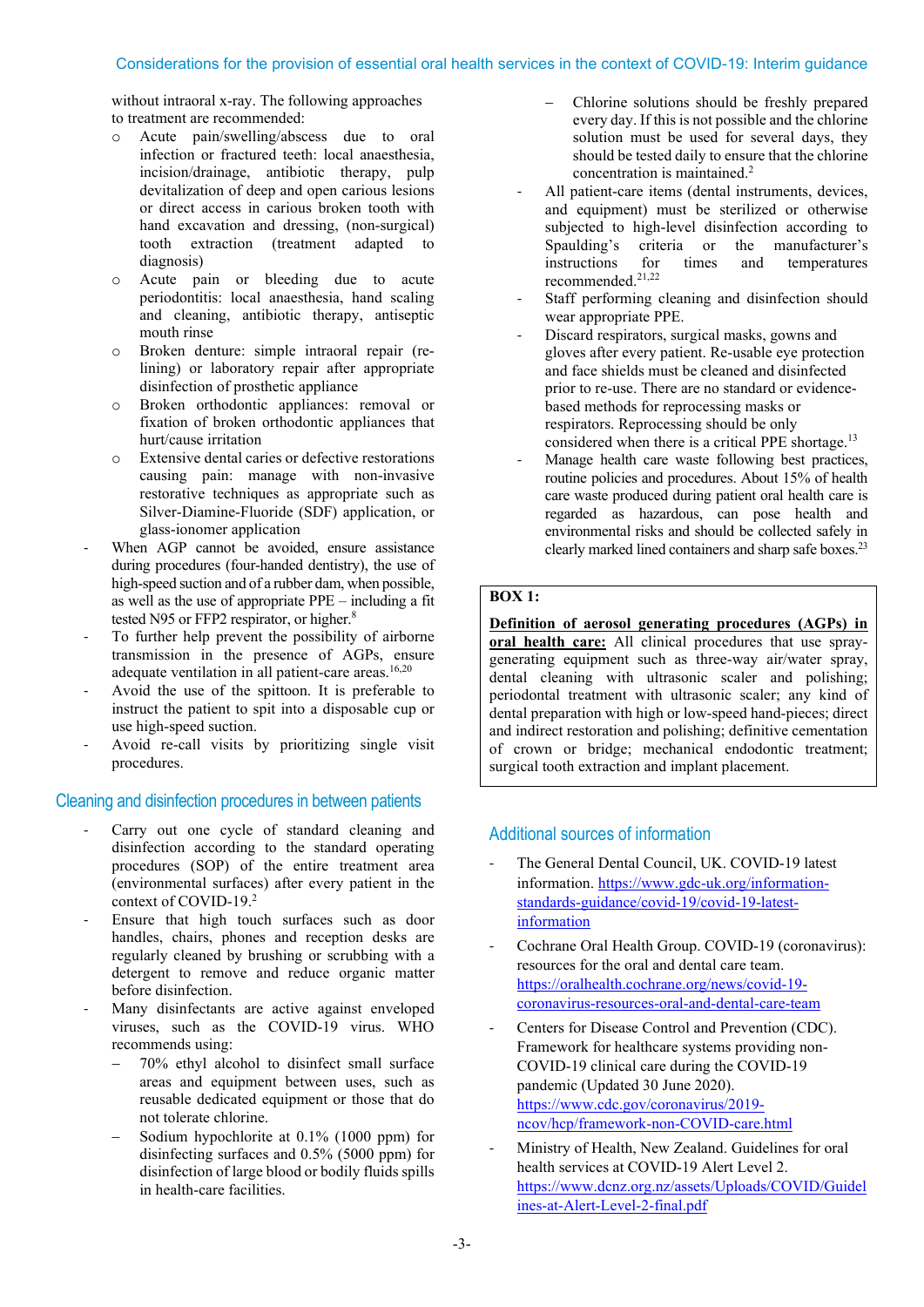### Acknowledgments

This document was developed under the lead of Dr Benoit Varenne, Dental Officer, Oral Health Programme, NCD Department, WHO Headquarters (HQ) in collaboration with Dr Benedetta Allegranzi, Dr April Baller, Dr Janet Victoria Diaz, Dr Fernanda Lessa, Dr Madison Taylor Moon, Dr Cherian Varghese and Dr Victoria Willet from WHO HQ.

This interim guidance benefitted from the support and expertise of a number of officers in charge of oral health from WHO Regional Offices, Dr Gampo Dorji, Dr Carolina Hommes, Dr Wasiq Mehmood Khan, Dr Warrick Junsuk Kim, Dr Yuka Makino and Dr Poul Erik Petersen.

We would like to thank the external experts for their inputs:

Dr Habib Benzian, WHO Collaborating Centre for Quality-Improvement, Evidence-Based Dentistry, New York University, USA

Dr Bradley Christian, La Trobe University, Australia

Dr Tepirou Chher, Ministry of Health, Cambodia

Dr Guillemette Clapeau, Aide Odontologique Internationale, France

Dr Jan Clarkson, Cochrane Oral Health, The University of Manchester, UK

Dr Casey Hannan, Division of Oral Health, Centers for Disease Control and Prevention, USA

Dr OP Kharbanda, WHO Collaborating Centre for Oral Health Promotion, All India Institute of Medical Sciences, India

Dr Miriam Muriithi, Ministry of Health, Kenya

Dr Sudeshni Naidoo, WHO Collaborating Centre for Oral Health, University of the Western Cape, South Africa

Dr Prathip Phantumvanit, Thammasat University, Thailand

Dr Paulo Ribeiro de Melo, International Dental Federation (FDI), University of Porto, Portugal

Dr Derek Richards, University of Dundee, UK

Dr Gabriela Sardon Panta, Royal Australia and New Zealand College of Psychiatrists, Australia

Dr Lina Stangvaltaite-Mouhat, UiT The Arctic University of Norway, Norway

Dr Shuguo Zheng, WHO Collaborating Centre for the Research and Training in Preventive Dentistry, Peking University, China

WHO continues to monitor the situation closely for any changes that may affect this interim guidance. Should any factors change, WHO will issue a further update. Otherwise, this interim guidance document will expire 2 years after the date of publication.

#### **References**

- 1. World Health Organization. Maintaining essential health services: operational guidance for the COVID-19 context. [https://www.who.int/publications/i/item/10665-](https://www.who.int/publications/i/item/10665-332240) [332240.](https://www.who.int/publications/i/item/10665-332240) Published 2020. Accessed 14 July 2020.
- 2. World Health Organization. Cleaning and disinfection of environmental surfaces in the context of COVID-19: interim guidance,15 May 2020. [https://apps.who.int/iris/handle/10665/332096.](https://apps.who.int/iris/handle/10665/332096) Published 2020. Accessed 23 July, 2020.
- 3. The Centers for Disease Control and Prevention (CDC) and the Infection Control Africa Network (ICAN). Best Practices for Environmental Cleaning in Healthcare Facilities: in Resource-Limited Settings. [https://www.cdc.gov/hai/pdfs/resource](https://www.cdc.gov/hai/pdfs/resource-limited/environmental-cleaning-RLS-H.pdf)[limited/environmental-cleaning-RLS-H.pdf.](https://www.cdc.gov/hai/pdfs/resource-limited/environmental-cleaning-RLS-H.pdf) Published 2019. Accessed 23 July, 2020.
- 4. World Health Organization. Transmission of SARS-CoV-2: implications for infection prevention precautions: scientific brief, 09 July 2020. [https://apps.who.int/iris/handle/10665/333114.](https://apps.who.int/iris/handle/10665/333114) Published 2020. Accessed 23 July, 2020.
- 5. Peng X, Xu X, Li Y, Cheng L, Zhou X, Ren B. Transmission routes of 2019-nCoV and controls in dental practice. *Int J Oral Sci.* 2020;12(1):9.
- 6. World Health Organization. Infection prevention and control of epidemic and pandemic-prone acute respiratory infections in health care. WHO guidelines. [https://www.who.int/csr/bioriskreduction/infection\\_control/](https://www.who.int/csr/bioriskreduction/infection_control/publication/en/) [publication/en/.](https://www.who.int/csr/bioriskreduction/infection_control/publication/en/) Published 2014. Accessed 23 July, 2020.
- 7. Harrel SK, Molinari J. Aerosols and splatter in dentistry: a brief review of the literature and infection control implications. *J Am Dent Assoc.* 2004;135(4):429-437.
- 8. Centers for Disease Control and Prevention. Interim Infection Prevention and Control Guidance for Dental Settings During the COVID-19 Response. [https://www.cdc.gov/coronavirus/2019-ncov/hcp/dental](https://www.cdc.gov/coronavirus/2019-ncov/hcp/dental-settings.html)[settings.html.](https://www.cdc.gov/coronavirus/2019-ncov/hcp/dental-settings.html) Published 2020. Accessed 23 July, 2020.
- 9. Ge ZY, Yang LM, Xia JJ, Fu XH, Zhang YZ. Possible aerosol transmission of COVID-19 and special precautions in dentistry. *J Zhejiang Univ Sci B.*   $2020;21(5):361-368.$
- 10. American Dental Association. What Constitutes a Dental Emergency? . [https://success.ada.org/~/media/CPS/Files/Open%20File](https://success.ada.org/%7E/media/CPS/Files/Open%20Files/ADA_COVID19_Dental_Emergency_DDS.pdf) s/ADA\_COVID19\_Dental\_Emergency\_DDS.pdf. Published 2020. Accessed 18 May, 2020.
- 11. Scottish Dental Clinical Effectiveness Programme. Management of Acute Dental Problems During COVID-19 Pandemic. [http://www.sdcep.org.uk/wp](http://www.sdcep.org.uk/wp-content/uploads/2020/03/SDCEP-MADP-COVID-19-guide-300320.pdf)[content/uploads/2020/03/SDCEP-MADP-COVID-19](http://www.sdcep.org.uk/wp-content/uploads/2020/03/SDCEP-MADP-COVID-19-guide-300320.pdf) [guide-300320.pdf.](http://www.sdcep.org.uk/wp-content/uploads/2020/03/SDCEP-MADP-COVID-19-guide-300320.pdf) Published 2020. Accessed 23 July, 2020.
- 12. World Health Organization. Advice on the use of masks in the context of COVID-19. [https://www.who.int/publications/i/item/advice-on-the](https://www.who.int/publications/i/item/advice-on-the-use-of-masks-in-the-community-during-home-care-and-in-healthcare-settings-in-the-context-of-the-novel-coronavirus-(2019-ncov)-outbreak)[use-of-masks-in-the-community-during-home-care-and](https://www.who.int/publications/i/item/advice-on-the-use-of-masks-in-the-community-during-home-care-and-in-healthcare-settings-in-the-context-of-the-novel-coronavirus-(2019-ncov)-outbreak)[in-healthcare-settings-in-the-context-of-the-novel](https://www.who.int/publications/i/item/advice-on-the-use-of-masks-in-the-community-during-home-care-and-in-healthcare-settings-in-the-context-of-the-novel-coronavirus-(2019-ncov)-outbreak)[coronavirus-\(2019-ncov\)-outbreak.](https://www.who.int/publications/i/item/advice-on-the-use-of-masks-in-the-community-during-home-care-and-in-healthcare-settings-in-the-context-of-the-novel-coronavirus-(2019-ncov)-outbreak) Published 2020. Accessed 7 July, 2020.